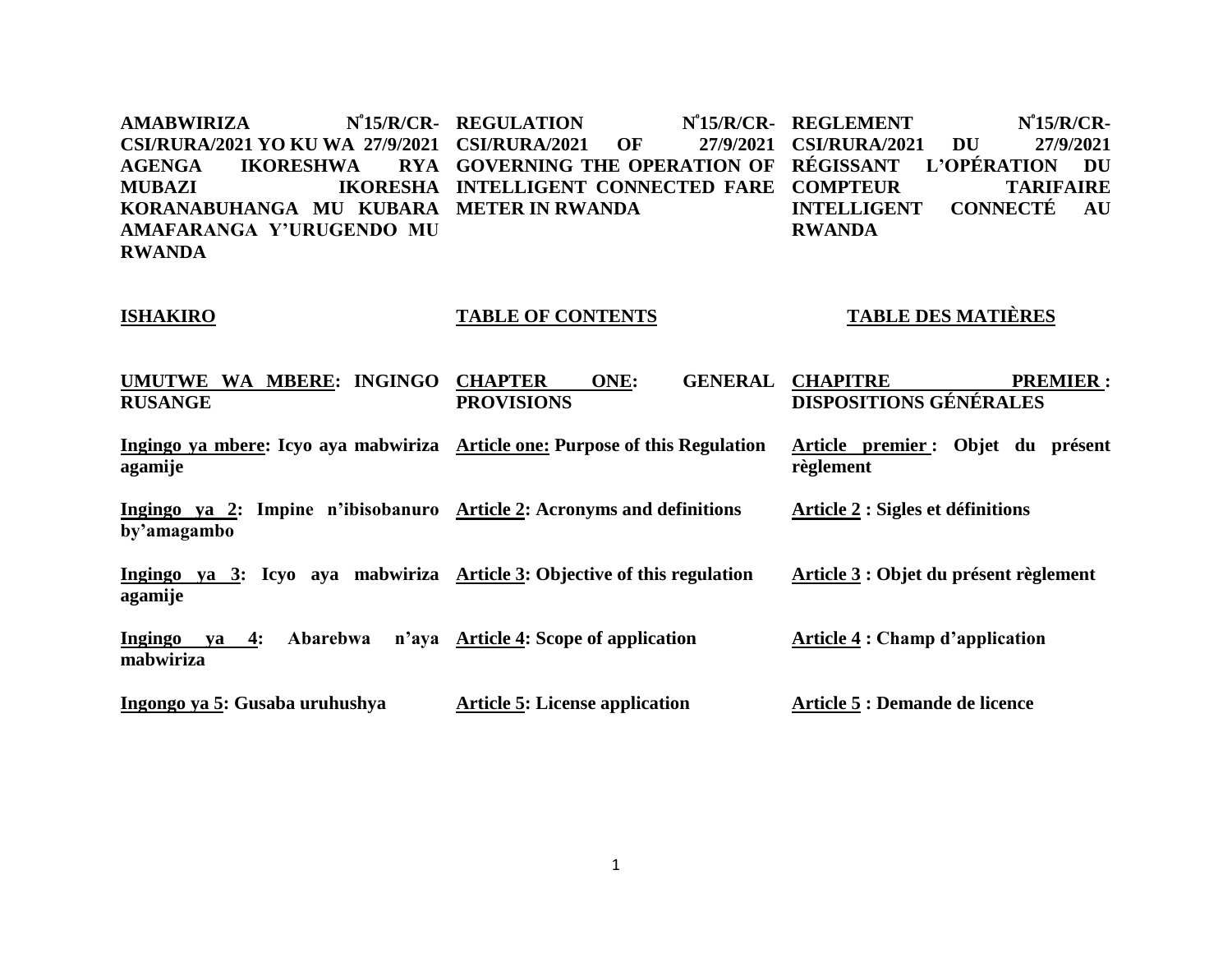| CHAPITRE II: INSHINGANO ZO CHAPTER<br><b>GUTANGA SERIVISI</b>                                                                                      | $\Pi$ :<br><b>OBLIGATIONS</b>                                            | SERVICE CHAPITRE II: OBLIGATIONS DE<br><b>SERVICE</b>                          |
|----------------------------------------------------------------------------------------------------------------------------------------------------|--------------------------------------------------------------------------|--------------------------------------------------------------------------------|
| Ingingo ya 6: Inshingano z'uwahawe Article 6: Obligations of the Licensee<br>uruhushya                                                             |                                                                          | Article 6 : Obligations d'un titulaire de<br>licence                           |
| Ingingo ya 7: Imimaro y'ingenzi ya Article 7: Main functions of Intelligent<br>mubazi koranabuhanga yishyurizwaho Connected Fare Meter<br>abagenzi |                                                                          | Article 7: Principales fonctions du<br>compteur tarifaire intelligent connecté |
| Ingingo ya 8: Ahantu hagenewe Article 8: Fitting and maintenance area<br>guteranya ibikoresho no kubyitaho                                         |                                                                          | Article 8: Zone de montage et<br>d'entretien                                   |
| Ingingo ya 9: Iyemezwa ry'ububiko Article 9: New stock approval<br>bushya                                                                          |                                                                          | Article 9: Approbation du nouveau<br>stock                                     |
| AMAKOSA CHAPTER<br><b>UMUTWE</b><br>WA III:<br>N'IHAZABU<br><b>MU</b><br><b>BYO</b><br><b>RW'UBUTEGETSI</b>                                        | <b>AND</b><br>III:<br><b>FAULTS</b><br><b>RWEGO ADMINISTRATIVE FINES</b> | <b>CHAPITRE</b> III :<br><b>FAUTES</b><br>ET<br><b>AMENDES ADMINISTRATIVES</b> |
| Ingingo ya 10: Ihazabu yo mu rwego Article 10: Administrative fines<br>rw'ubutegetsi                                                               |                                                                          | <b>Article 10 : Amendes administratives</b>                                    |
| UMUTWE WA IV: INGINGO ZISOZA CHAPTER IV: FINAL PROVISIONS                                                                                          |                                                                          | <b>DISPOSITIONS</b><br><b>CHAPITRE</b><br>IV:<br><b>FINALES</b>                |
| Ingingo ya 11: Igihe cy'inzibacyuho                                                                                                                | <b>Article 11: Transitional period</b>                                   | Article 11 : Période transitoire                                               |
| Ingingo ya 12: Ivanwaho ry'ingingo Article 12: Repealing provision<br>zinyuranyije n'aya mabwiriza                                                 |                                                                          | <b>Article 12 : Disposition abrogatoire</b>                                    |
| Ingingo ya 13: Igihe aya mabwiriza Article 13: Commencement<br>atangira gukurikizwa                                                                |                                                                          | Article 13 : Entrée en vigueur                                                 |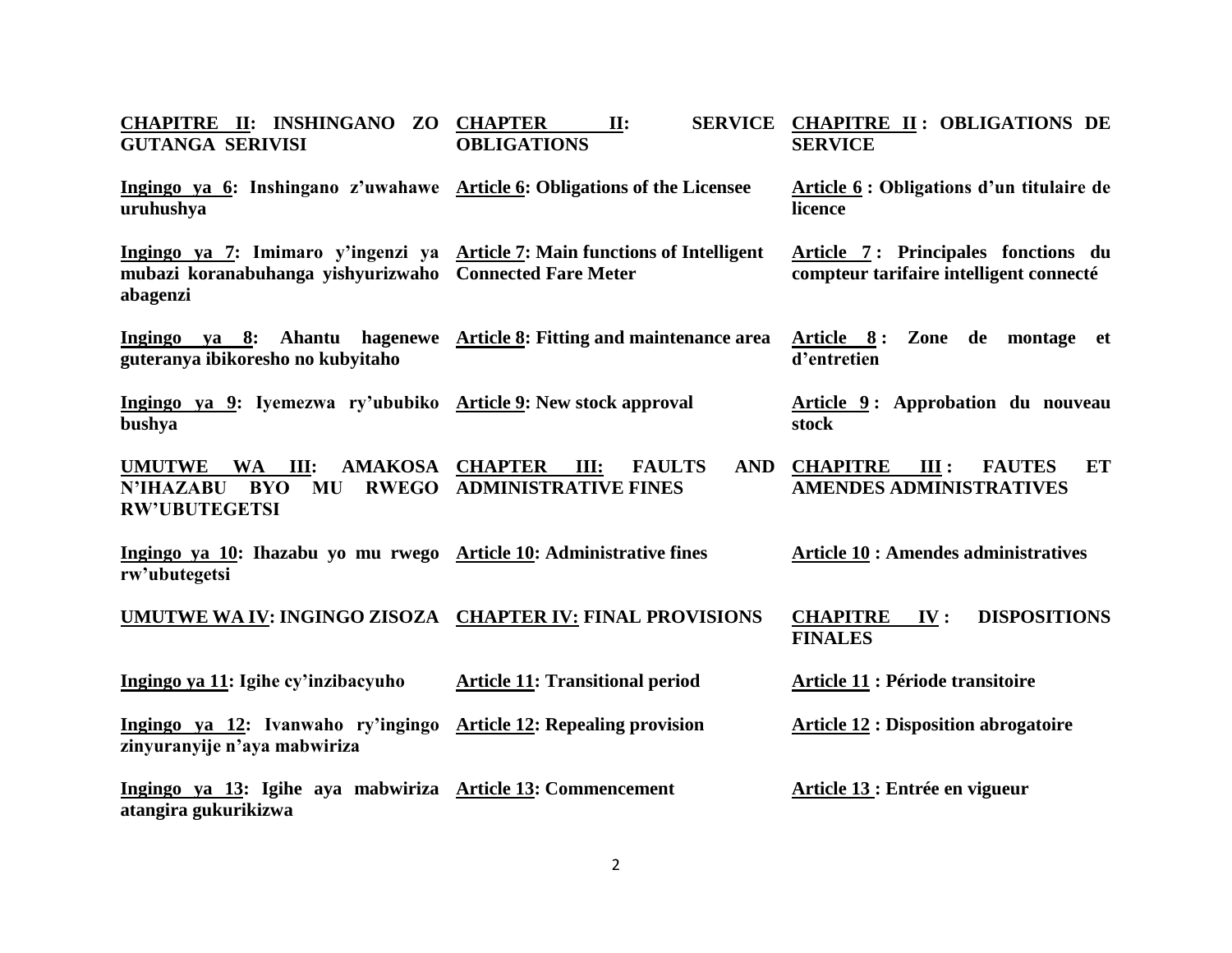$AMABWIRIZA$ **CSI/RURA/2021 YO KU WA 27/9/2021 CSI/RURA/2021 OF 27/9/2021**  AGENGA **IKORESHWA IKORESHA INTELLIGENT CONNECTED FARE COMPTEUR TARIFAIRE IKORANABUHANGA MU KUBARA METER IN RWANDA AMAFARANGA Y'URUGENDO MU RWANDA**  N<sup>°</sup>15/R/CR- REGULATION **GOVERNING THE OPERATION OF**  N<sup>°</sup>15/R/CR- REGLEMENT N<sup>°</sup>15/R/CR-**CSI/RURA/2021 DU 27/9/2021 REGISSANT L'OPÉRATION DU INTELLIGENT CONNECTÉ AU RWANDA**

### **Inama Ngenzuramikorere**

### **The Regulatory Board;**

Ishingiye ku Itegeko n° 09/2013 ryo ku wa 01/03/2013 rishyiraho Urwego rw'Igihugu rushinzwe kugenzura imikorere y'inzego zimwe z'imirimo ifitiye Igihugu akamaro (RURA) rikanagena inshingano, ububasha,imiterere n'imikorere byarwo, cyane cyane mu ngingo zaryo iya 2, 4, 6 et 20;

Ishingiye ku Itegeko N° 24/2016 ryo ku wa 18/06/2016 rigenga ikoranabuhanga mu cyane mu ngingo zaryo iya 62 n'iya 63;

Ishingiye ku myanzuro y'inama Based on recommendations made during nyunguranabitekerezo yo ku wa 21 Kamena 2021 yahuje Urwego rw'Igihugu rushinzwe kugenzura imikorere y'inzego zimwe z'imirimo ifitiye Igihugu akamaro

mission, powers, organisation and functioning, especially in Articles 2, 4, 6 and 20;

Pursuant to Law n° 09/2013 of 01/03/2013 establishing Rwanda Utilities Regulatory Authority (RURA) and determining its

Pursuant to Law Governing Information and Communication Technologies article 62 and 63;

the consultative meeting held on  $21<sup>st</sup>$  June 2021 between Rwanda Utilities Regulatory

### **Le Conseil de Régulation**

Vu la Loi n° 09/2013 du 01/032013 portant création de l'Autorité rwandaise de régulation de certains services d'utilité publique (RURA) et déterminant sa mission, ses pouvoirs, son organisation et son fonctionnement, spécialement en ses articles 2, 4, 6 et 20 ;

itangazabumenyi n'itumanaho, cyane N°24/2016 of 18/06/2016, especially in et de la communication, spécialement en Vu la Loi N° 24/2016 du 18/06/2016 régissant les technologies de l'information ses articles 62 et 63 ;

> Authority and stakeholders providing rwandaise de régulation de certains Compte tenu des recommandations formulées lors de la réunion consultative tenue le 21 juin 2021 entre l'Autorité services d'utilité publique et les parties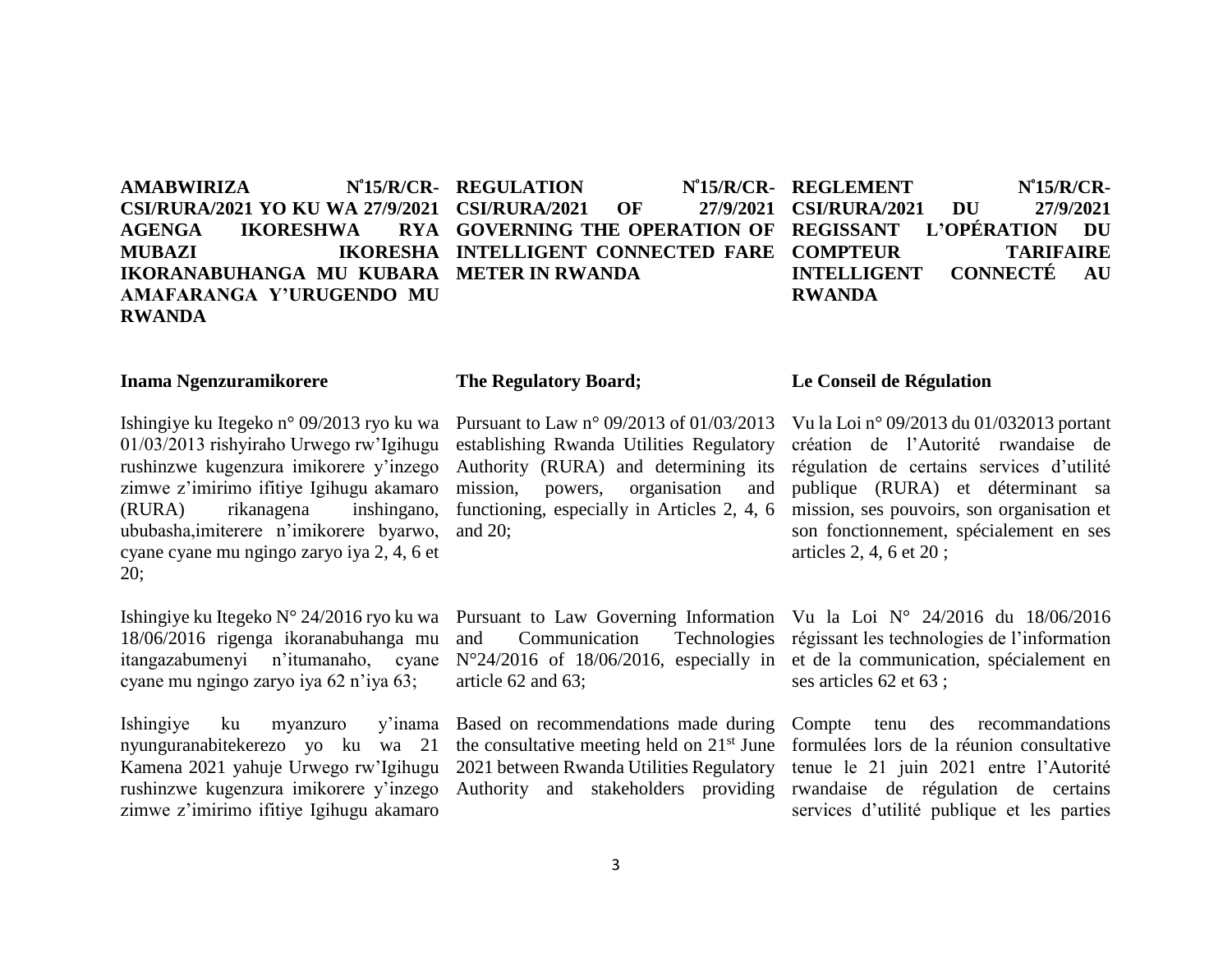| mubazi koranabuhanga yishyurizwaho in Rwanda;<br>abagenzi;                                                                                                                         | n'abafatanyabikorwa batanga serivisi za Intelligent Connected Fare Meter services prenantes offrant les services de compteur                                                                                                                               | intelligent au Rwanda;                                                                                                  |
|------------------------------------------------------------------------------------------------------------------------------------------------------------------------------------|------------------------------------------------------------------------------------------------------------------------------------------------------------------------------------------------------------------------------------------------------------|-------------------------------------------------------------------------------------------------------------------------|
| Imaze<br>kuyasuzuma<br>no<br>icyemezo mu nama yayo yo ku wa session of 27/9/2021;<br>27/9/2021;                                                                                    | kuyafataho After consideration and deliberation in its                                                                                                                                                                                                     | Après examen et délibérations en sa séance<br>du 27/9/2021;                                                             |
| Ishyizeho amabwiriza akurikira:                                                                                                                                                    | Hereby issues the following Regulation:                                                                                                                                                                                                                    | Edicte le règlement suivant :                                                                                           |
| UMUTWE WA MBERE: INGINGO<br><b>RUSANGE</b>                                                                                                                                         | <b>GENERAL</b><br><b>CHAPTER</b><br>ONE:<br><b>PROVISIONS</b>                                                                                                                                                                                              | <b>CHAPITRE</b><br><b>PREMIER:</b><br><b>DISPOSITIONS GÉNÉRALES</b>                                                     |
| Ingingo ya mbere: Icyo aya mabwiriza Article one: Purpose of this Regulation<br>agamije                                                                                            |                                                                                                                                                                                                                                                            | Article premier: Objet du présent<br>règlement                                                                          |
| agamije<br>gushyiraho<br>mabwiriza<br>Aya<br>amategeko agenga ikoreshwa rya serivisi<br>za mubazi koranabuhanga yishyurizwaho<br>abagenzi mu Rwanda.                               | The purpose of this Regulation is to Le présent règlement a pour objet de mettre<br>establish<br>regulatory<br>framework<br>a<br>governing the operation of Intelligent l'utilisation des services de compteur<br>Connected Fare Meter services in Rwanda. | en place un cadre réglementaire régissant<br>tarifaire intelligent connecté au Rwanda.                                  |
| Ingingo ya 2: Impine n'ibisobanuro Article 2: Acronyms and definitions<br>by'amagambo                                                                                              |                                                                                                                                                                                                                                                            | Article 2 : Sigles et définitions                                                                                       |
| Muri aya mabwiriza, amagambo n'impine In this Regulation, the following terms and<br>z'amagambo bikurikira bifite ibisobanuro acronyms have the following meanings:<br>bikurikira: |                                                                                                                                                                                                                                                            | Aux fins de ce règlement, les termes et<br>sigles qui suivent ont les significations<br>suivantes :                     |
| 1. <b>umukiriya</b> : umuntu wese utanga<br>serivisi zo gurwara abantu kuri tagisi<br>moto cyangwa muri tagisi isanzwe;                                                            | 1. <b>client</b> : Any person providing<br>public transport services using a<br>motorcycle taxi or taxi cab;                                                                                                                                               | 1. <b>client</b> : toute personne assurant des<br>services de transport en commun<br>utilisant un taxi moto ou un taxi; |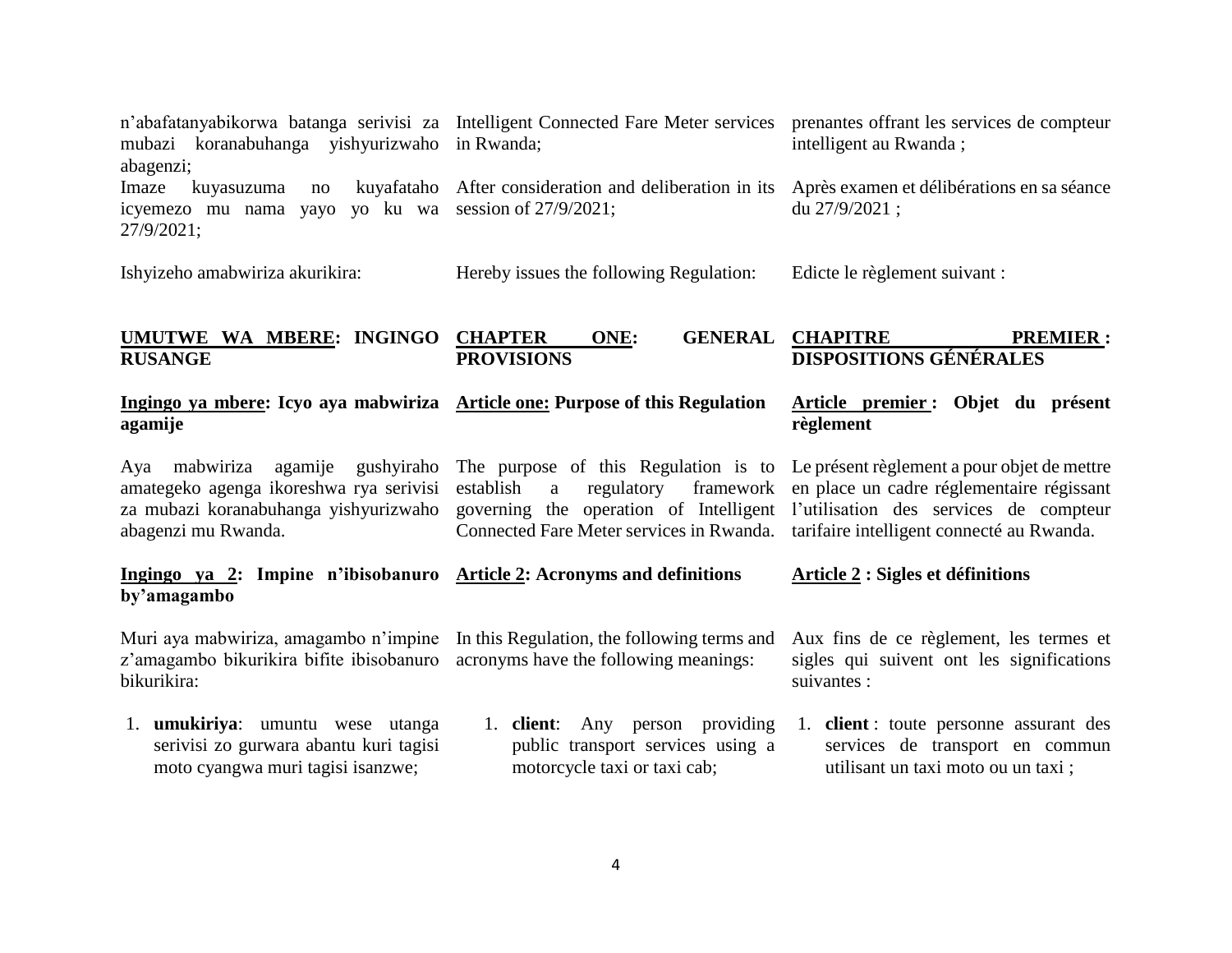- 2. **igikoresho koranabuhanga ndangahantu**: icyuma gicomekwa kuri tagisi isanzwe cyangwa tagisi moto kigakoresha uburyo koranabuhanga ndangahantu mu kugaragaza cyangwa kuranga aho iyo tagisi iherereye, ku ntera zinyuranye, kikagaragaza igihe nyacyo n'aho iyo tagisi yanyuze;
- 3. I**CFM**: Mubazi ikoresha ikoranabuhanga mu kubara amafaranga y'urugendo;
- 4. **mubazi koranabuhanga yishyurizwaho abagenzi**: igikoresho gikoresha ikoranabuhanga gishyirwa muri ivatiri itwara abagenzi muri rusange cyangwa moto ikora itwara abagenzi muri rusange, kikabarira umugenzi amafaranga agomba kwishyura hashingiwe ku giteranyo cy'uburebure bw'intera yagenze n'igihe moto yamaze imutegereje;
- 5. **ugukorana** : ubushobozi bw'uburyo koranabuhanga bwo kwishyurana hakoreshejwe ikarita koranabuhanga imwe ndetse/cyangwa n'ibikoresho bimwe, hagati y'abahawe impushya zo gukorera mu rwego rumwe;
- connected to a moving taxi cab or motorcycle taxi that uses the Global Positioning System to determine and track its precise location, at various intervals, giving both real-time and historical movement;
- 3. **ICFM**: Intelligent Connected Fare Meter:
- 4. **Intelligent Connected Fare Meter:** an electronic device installed in a taxi cab or a motorcycle taxi that calculates passenger fare based on a combination of the distance travelled and waiting time;
- 2. **GPS Tracking unit**: a device 2. **unité de localisation GPS** : appareil connecté à un taxi ou à un taxi moto en mouvement qui utilise le système de positionnement mondial pour déterminer et suivre son emplacement précis, à divers intervalles, donnant à la fois un mouvement en temps réel et historique ;
	- 3. **ICFM** : compteur tarifaire intelligent connecté ;
	- 4. **compteur tarifaire intelligent connecté** : appareil électronique installé dans un taxi ou un taxi moto qui calcule les frais des passagers sur la base d'une combinaison de la distance parcourue et du temps d'attente ;
- 5. **interoperability**: The ability of the systems to allow fare payment using the same smartcard and/or terminals, among all licensees operating in the same actor;
- 5. **interopérabilité** : capacité des systèmes d'effectuer le paiement des tarifs en utilisant la même carte à puce et/ou les mêmes terminaux, entre tous les titulaires de licence opérant dans le même secteur ;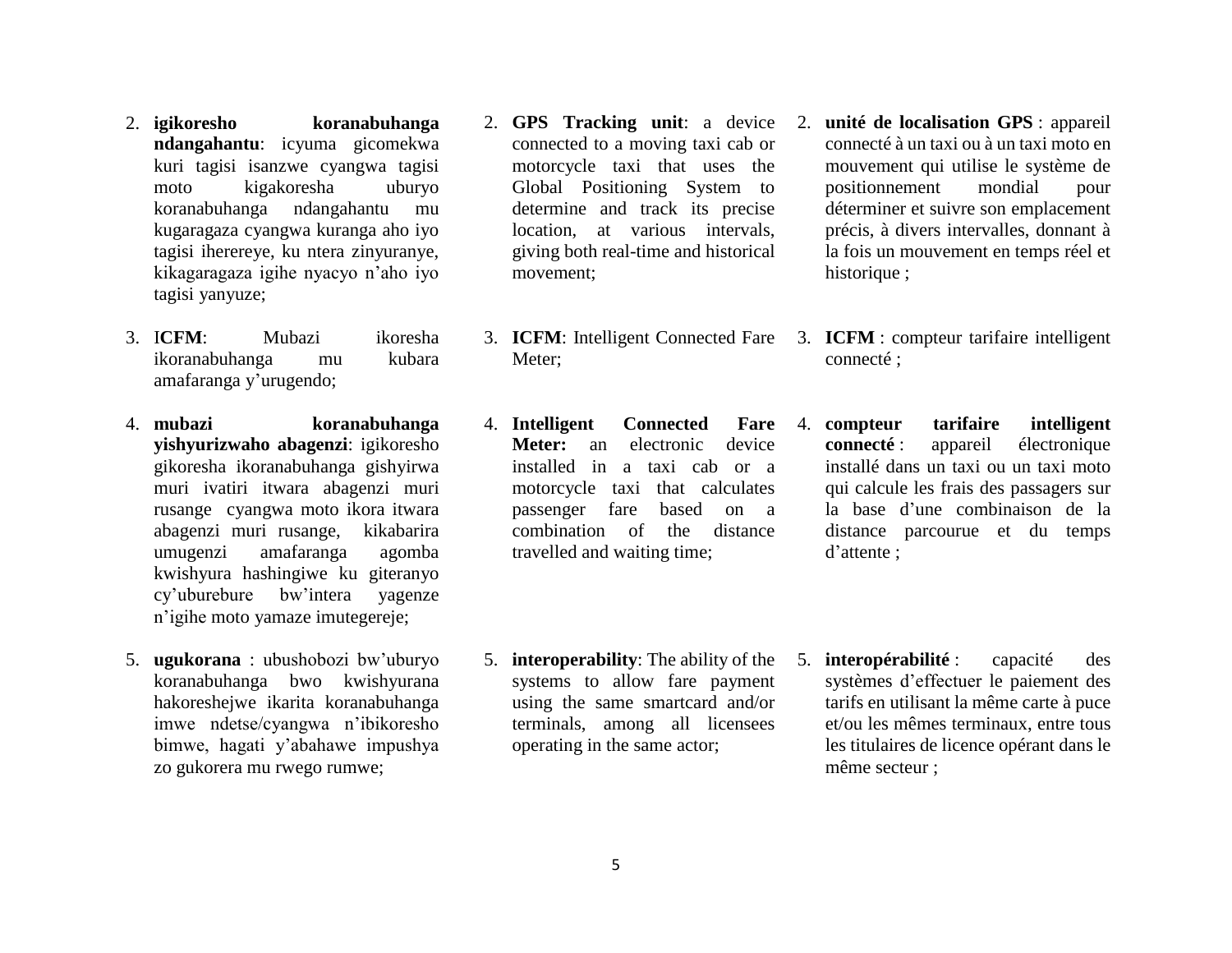- 6. **uruhushya**: inyandiko yemewe n'amategeko itangwa n'Urwego Ngenzuramikorere, igaha uwayihawe uburenganzira bwo gutanga serivisi ziyikubiyemo hakurikijwe amabwiriza ayivugwamo;
- 7. **Urwego Ngenzuramikorere**: Urwego rw'Igihugu rushinzwe kugenzura imikorere y'inzego zimwe z'imirimo ifitiye Igihugu akamaro;
- 8. **utanga serivisi**: umuntu wese (isosiyete y'ubucuruzi cyangwa koperative) wahawe uruhushya rwo gutanga serivisi za mubazi koranabuhanga yishyurizwaho abagenzi.
- 6. **license**: a legal document issued by the Regulatory Authority which authorizes the licensee to carry out the activity or provide services specified in the document under the terms and conditions prescribed therein;
- 7. **Regulatory Authority**: Rwanda Utilities Regulatory Authority;
- 8. **Service provider**: Any person (company or cooperative) licensed to provide Intelligent Connected Fare Meter (ICFM) services.
- 6. **licence** : document légal octroyé par l'Autorité de Régulation qui autorise le titulaire à exercer l'activité ou à fournir les services spécifiés dans le document selon les modalités et conditions qui y sont prescrites ;
- 7. **Autorité de Régulation** : Autorité rwandaise de régulation de certains services d'utilité publique ;
- 8. **fournisseur de services** : toute personne (société commerciale ou coopérative) autorisée à fournir des services de compteur tarifaire intelligent connecté.

#### **Ingingo ya 3: Icyo aya mabwiriza Article 3: Objective of this regulation agamije Article 3 : Objet du présent règlement**

Aya mabwiriza agamije gutuma serivisi za mubazi koranabuhanga yishyurizwaho abagenzi zitangwa mu buryo bunoze, buboneye, bwa kinyamwuga kandi burambye.

ensure an effectiveness, Meter services.

The objective of this Regulation is to L'objet du présent règlement est d'assurer professionalism and sustainability in the et la durabilité dans l'exploitation des operation of the Intelligent Connected Fare services de compteur tarifaire intelligent l'efficacité, l'équité, le professionnalisme connecté.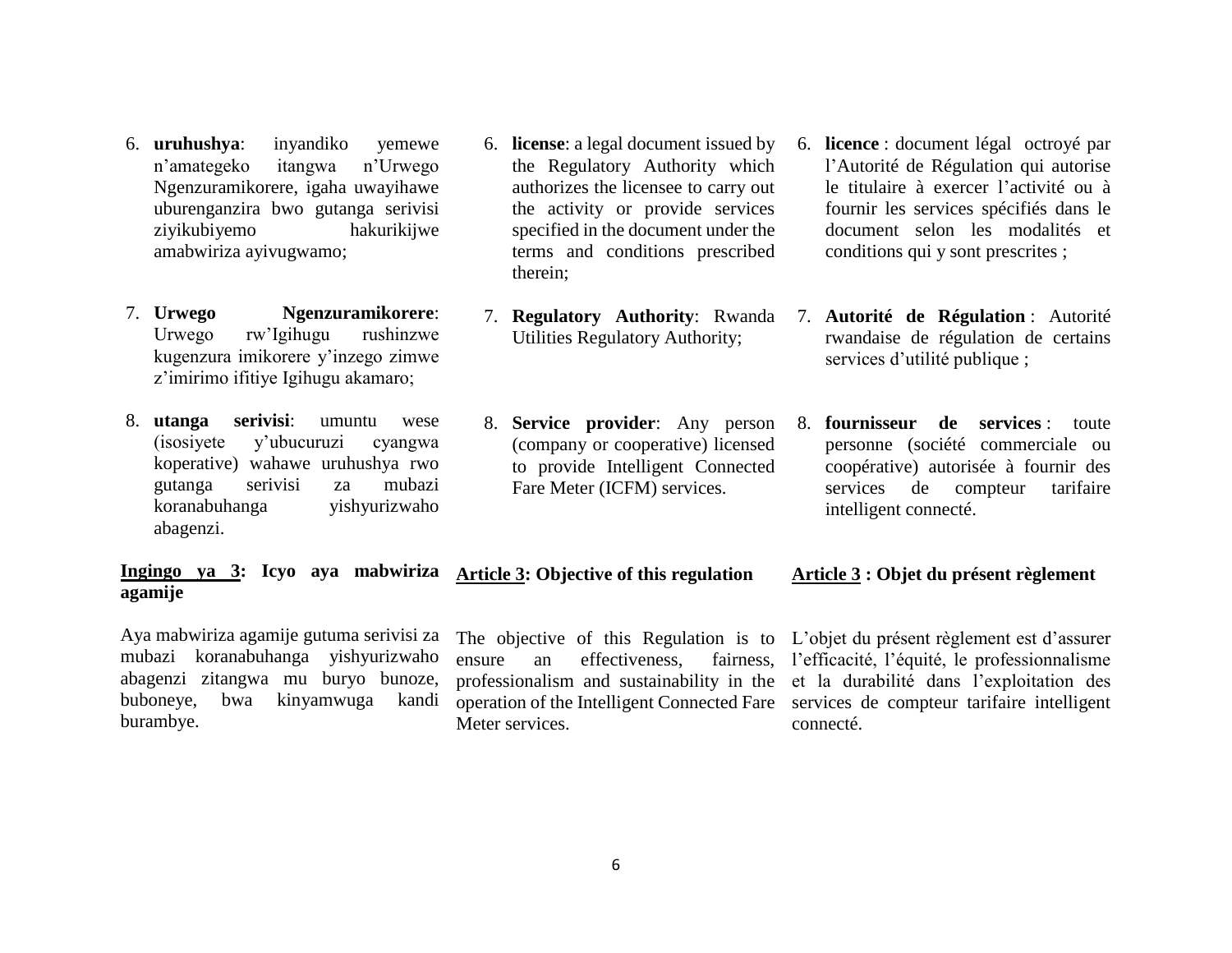### **Ingingo ya 4: Abarebwa n'aya Article 4: Scope of application mabwiriza**

serivisi za mubazi zikoresha providing Intelligent Connected Fare ikoranabuhanga mu kubaraamafaranga Meter services for taxi cab and taxi compteur tarifaire intelligent connecté yishyurizwa abagenzi batega imodoka motorcycle in Rwanda. ntoya mu gutwara abantu muri rusange cyangwa bakoresha moto mu gutwara abantu muri rusange mu Rwanda.

### **Ingongo ya 5: Gusaba uruhushya**

Umuntu wese wifuza gutanga, gushyiraho Any person who intends to provide, install cyangwa gucunga mubazi zikoresha or manage Intelligent Connected Fare ikoranabuhanga mu kubara amafaranga Meters in Rwanda must apply for an yishyuzwa abagenzi mu Rwanda abisabira application services license issued by uruhushya rutangwa n'Urwego Regulatory Authority, in accordance with Ngenzuramikorere, hashingiwe ku mabwiriza agenga itangwa ry'impushya Electronic Communication. mu itumanaho koranabuhanga.

**CHAPITRE II: INSHINGANO ZO** 

Aya mabwiriza areba abantu bose batanga This Regulation applies to all operators Le présent règlement s'applique à tous les

### **Article 5: License application**

ku Regulation governing licensing

### **Article 4 : Champ d'application**

opérateurs fournissant des services de pour les taxis et les taxi moto au Rwanda.

### **Article 5 : Demande de licence**

Toute personne qui a l'intention de fournir, installer ou gérer les compteurs tarifaires intelligents connectés au Rwanda doit en demander une licence des services d'application octroyée par l'Autorité de Régulation, conformément au règlement régissant l'octroi de licences en communication électronique.

| CHAPITRE II: INSHINGANO ZO CHAPTER<br><b>GUTANGA SERIVISI</b>                          | $\mathbf{H}$ :<br><b>OBLIGATIONS</b>                                                                             | SERVICE CHAPITRE II: OBLIGATIONS DE<br><b>SERVICE</b> |
|----------------------------------------------------------------------------------------|------------------------------------------------------------------------------------------------------------------|-------------------------------------------------------|
| Ingingo ya 6: Inshingano z'uwahawe Article 6: Obligations of the Licensee<br>uruhushya |                                                                                                                  | Article 6 : Obligations d'un titulaire de<br>licence  |
| Uwahawe<br>zikurikira:                                                                 | uruhushya afite inshingano The licensee has the following obligations: Le titulaire de licence a les obligations | suivantes :                                           |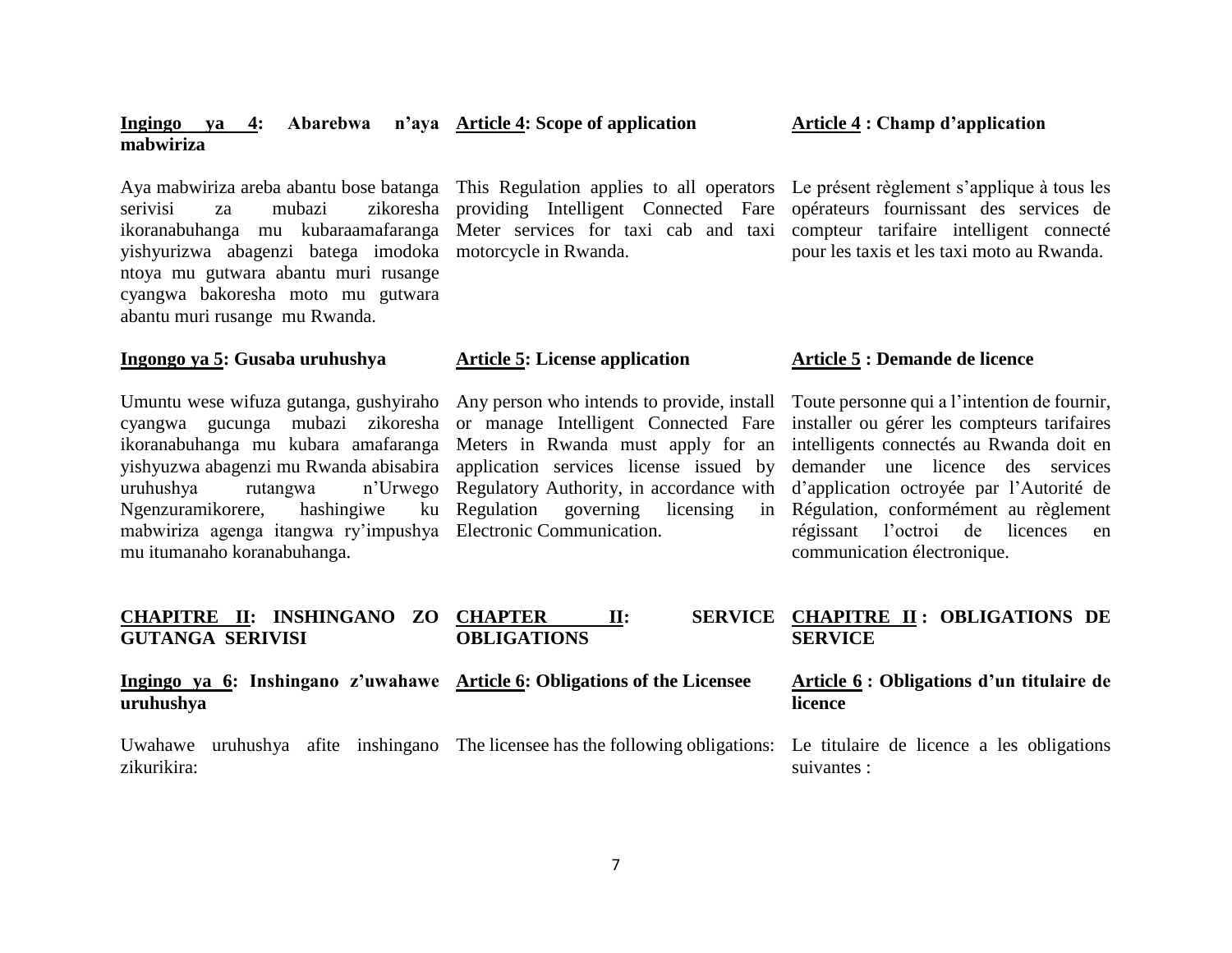- 1. gutanga ibikoresho byuzuye bya mubazi koranabuhanga n'igikoresho koranabuhanga ndangahantu byujuje ibisabwa biri ku mugereka wa I w'aya mabwiriza;
- 2. gushyiraho, mu buryo bukwiye, ibikoresho byuzuye bya mubazi koranabuhanga n'igikoresho koranabuhanga ndangahantu byujuje ibisabwa biri ku mugereka wa I w'aya mabwiriza;
- 3. gukora ku buryo Urubuga rucunga amakuru rwuzuza ibiteganywa ku mugereka wa I w'aya mabwiriza;
- 4. gukora ku buryo ihuriro koranabuhanga rikomeza gukora igihe cyose kugira ngo ubucuruzi bukomeze kugenda neza ku kigero cya 99,5%; uretse ibibazo bidaturutse ku bushake bw'utanga serivisi, nk'ihagarara rya serivisi ritewe n'ibibazo by'ihuzanzira rya telefoni ngendanwa, ihuzanzira ry'ububiko bw'amakuru, ivugurura cyangwa ibibazo bitewe n'impamvu itigobotorwa;
- 5. ku bijyanye n'ihagarara rya serivisi, ryaba ryagenwe cyangwa ritagenwe, buri gihe ntirigomba kurenza igihe
- smart meter and GPS Tracking Unit fulfilling the technical specifications as prescribed Annex I of this regulation;
- complete set of both smart meter and GPS Tracking Unit fulfilling the technical specifications as prescribed Annex I of this regulation;
- 3. to ensure compliance of the Platform as prescribed in Annex I of this regulation;
- 4. to ensure that the system is available at all times to ensure business continuity with an uptime not less than 99.5%; with the exception of situations beyond Service Provider's control, such as downtime caused by cellular Network connectivity, Data Centre connectivity and up-time or situation of force majeure;
- 5. for the case of any downtime, whether scheduled or not, shall not exceed thirty (30) minutes' duration
- 1. to provide a complete set of both 1. fournir un kit complet de compteurs intelligents et d'unités de localisation GPS répondant aux spécifications techniques prescrites à l'annexe I du présent règlement ;
- 2. to ensure proper installation of a 2. assurer l'installation correcte d'un kit complet des compteurs intelligents et d'unités de localisation GPS répondant aux spécifications techniques prescrites à l'annexe I du présent règlement ;
	- 3. assurer la conformité de la Plate-forme aux conditions prescrites en annexe I du présent règlement ;
	- 4. s'assurer que le système est disponible à tout moment pour assurer la continuité des activités avec une disponibilité d'au moins 99,5% ; à l'exception des situations indépendantes de la volonté du fournisseur des services, telles que les interruptions causées par la connectivité du réseau cellulaire, la connectivité du centre des données, la mise à jour ou par le cas de force majeure ;
	- 5. pour le cas d'interruption, qu'il soit programmé ou non, il ne doit pas dépasser une durée de trente (30)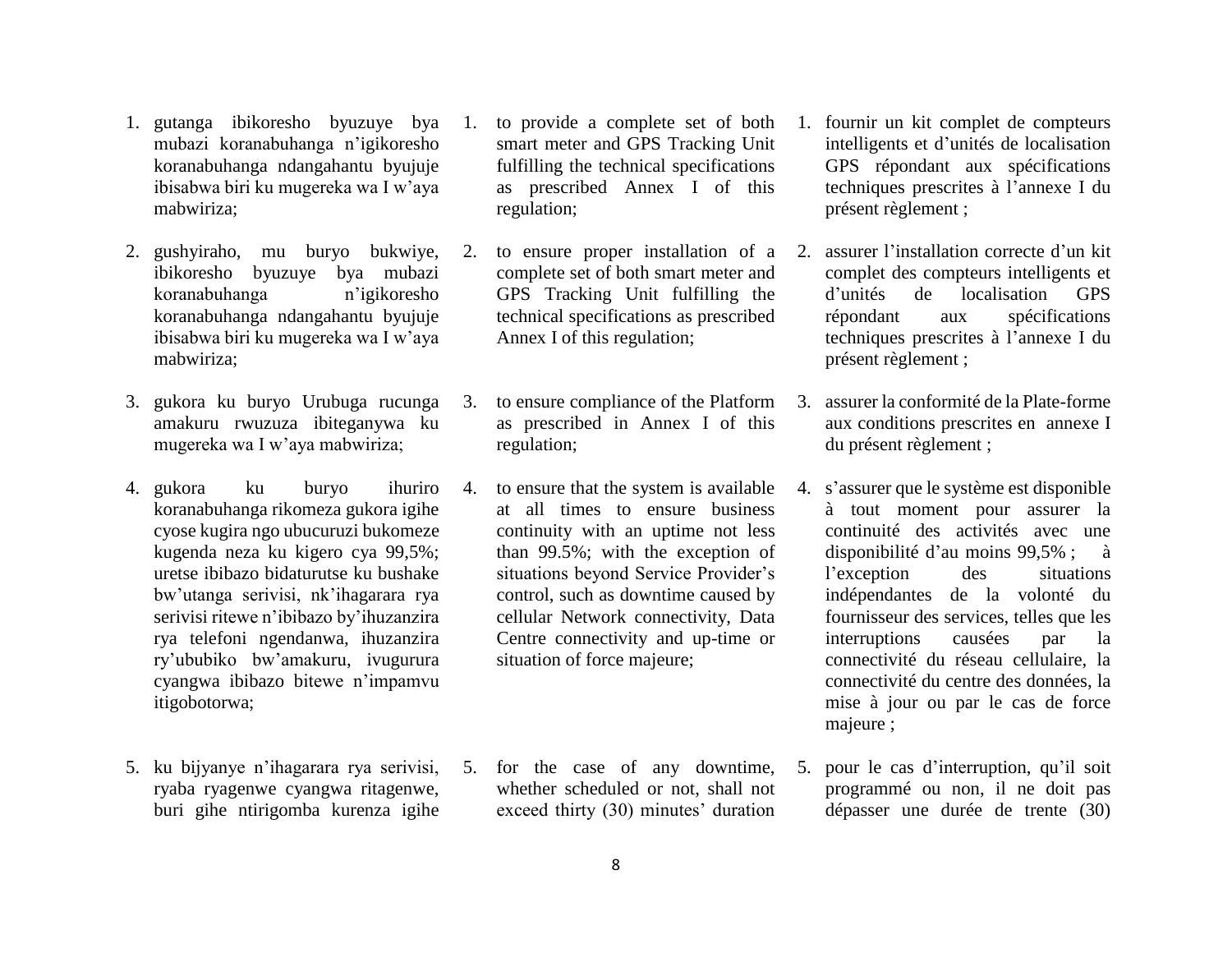cy'iminota mirongo itatu (30) kandi rigomba kumenyeshwa mu nyandiko Urwego Ngenzuramikorere;

- 6. gukora ku buryo ibiciro biri mu ihuriro koranabuhanga bihura n'ibyatangajwe n'Urwego Ngenzuramikorere;
- 7. kuburungushura igiciro ntibyemewe mu gihe kwishyura bikozwe hifashishijwe ikoranabuhanga;
- 8. gukora ku buryo buri gihe interineti iboneka muri mubazi koranabuhanga no mu gikoresho koranabuhanga ndangahantu biri mu binyabiziga by'abakiriya; uretse igihe habaye ibibazo bidaturutse ku bushake bw'utanga serivisi, nk'ihagarara rya serivisi ritewe n'ibibazo by'ihuzanzira rya telefoni ngendanwa, ihuzanzira ry'ububiko bw'amakuru n'ivugurura. Gukora ku buryo ikoreshwa rya mubazi ryorohera uyikoresha;
- 9. gukora ku buryo habaho ugukorana bw'uburyo koranabuhanga bw'imyishyuranire hagati y'abahawe impushya bakora muri urwo rwego;
- 10. guha abakiriya ubufasha bwa tekiniki mu gihe kitarenze amasaha makumyabiri n'ane (24) mu gihe

at any one time and this downtime should be communicated in writing to the Regulatory Authority;

- 6. to ensure the fare configured in the system is as published by the Regulatory Authority;
	- when payment is done using digital means;
	- both smart meter and GPS Tracking Unit installed on clients' vehicles; with the exception of situations beyond Service Provider's control, such as downtime caused by cellular Network connectivity, Data Centre connectivity and up-time. To ensure that the metering application is user friendly;
- 9. to ensure payment system interoperability among all licensees in the sector;
- 10. to provide technical support to the clients in a period not exceeding

minutes à tout moment et cette interruption doit être communiqué par écrit à l'Autorité de Régulation ;

- 6. s'assurer que le tarif configuré dans le système est tel que publié par l'Autorité de Régulation ;
- 7. fare round off shall not be accepted 7. l'arrondissement des frais n'est pas accepté lorsque le paiement est effectué par voie numérique ;
- 8. to provide internet at all times for 8. fournir l'internet à tout moment au compteur intelligent et à l'unité de localisation GPS installés sur les véhicules des clients ; à l'exception des situations indépendantes de la volonté du fournisseur de services, telles que les interruptions causées par la connectivité du réseau cellulaire, la connectivité du centre de données et la mise à jour. S'assurer que l'application de tarif est conviviale ;
	- 9. assurer l'interopérabilité des systèmes de paiement entre tous les titulaires de licence opérant dans le secteur ;
	- 10. fournir une intervention technique aux clients dans un délai de vingtquatre (24) heures pour tout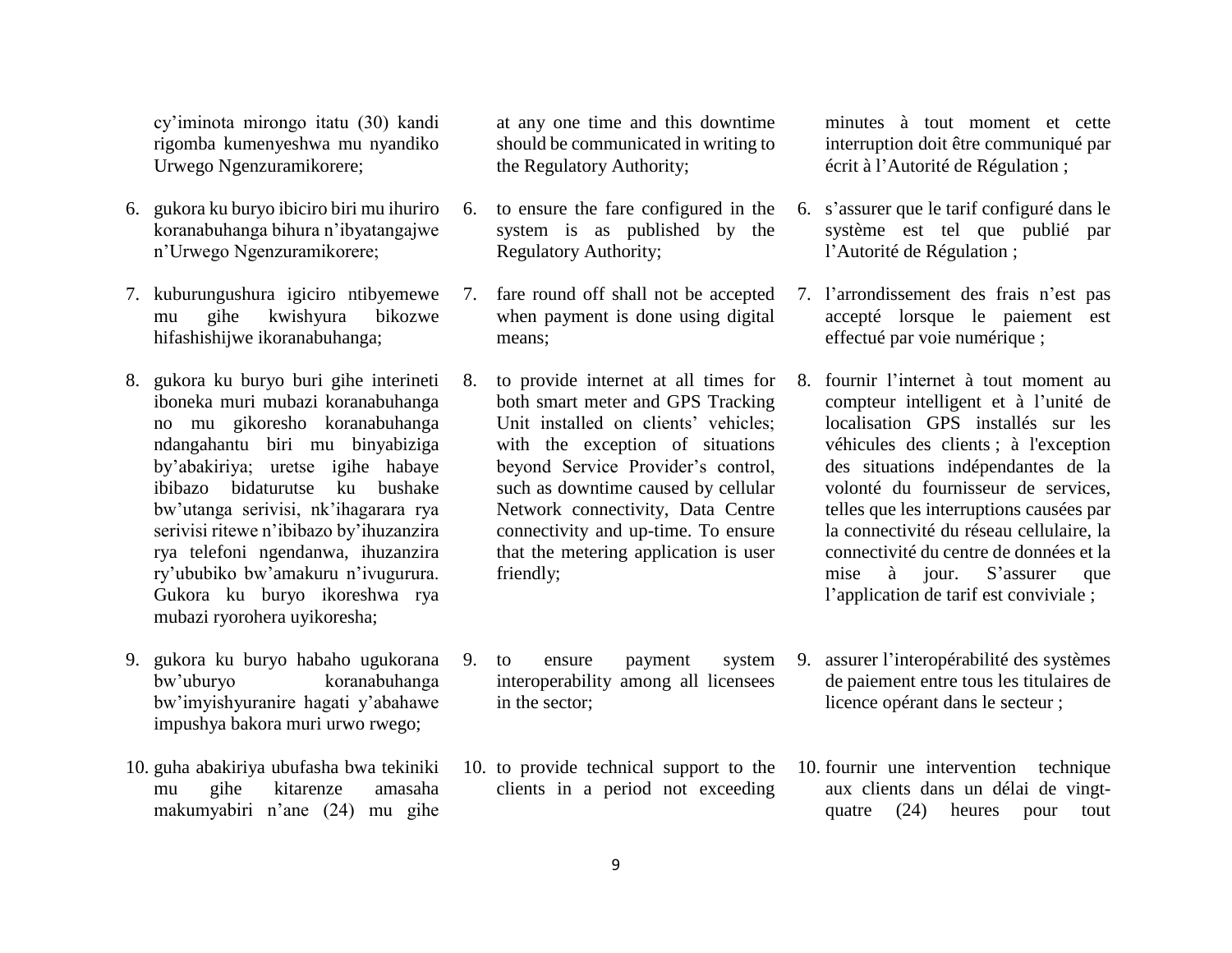igikoresho cyagize ibibazo bya tekiniki;

- 11. kugaragaza amafaranga yinjiye ku gihembwe no kwishyura amafaranga y'igenzuramikorere bitarenze umunsi wa nyuma w'ukwezi gukurikira;
- 12. kugeza ku Rwego Ngenzuramikorere raporo y'imari y'umwaka yagenzuwe bitarenze amezi atatu (3) akurikira irangira ry'umwaka w'ingengo y'imari;
- 13. gutanga andi makuru ajyanye na tekiniki n'ibarurishamibare, iyo ayasabwe, yerekeye ibikorwa bye mu rwego rwo korohereza ikurikirana ry'itangwa rya serivisi;
- 14. gushyiraho no gukoresha icyumba ngenzuzi. Icyumba ngenzuzi kigomba kuba gifite igikoresho kigaragaza amashusho gifite nibura ubunini bwa 55";
- 15. kugira icyumba cyakirirwamo abahamagara kuri telefoni gikora amasaha makumyabiri n'ane (24) ku munsi, iminsi irindwi (7) mu cyumweru kandi kikaba gifite umurongo wa telefoni utishyurwa;

twenty-four (24) hours for any technical dysfunction of the device;

- 11. to declare the revenues collected on quarterly basis and pay the required regulatory fees not later than the last day of the following month;
- 12. to submit to the Regulatory Authority audited financial statements not later than three (3) months following the end of its financial year;
- 13. to submit other technical and statistical data on request related to its operations to enable monitoring of service delivery;
- 14. to set and operate a control room. The control room should be equipped with at least one Monitoring Screen of 55" inch minimum;
- 15. to have a twenty-four (24) hours a day, seven (7) days a week (24h/7) call centre with dedicated toll-free number;

dysfonctionnement technique de l'appareil ;

- 11. déclarer les revenus perçues sur une base trimestrielle et payer les frais réglementaires prévus au plus tard le dernier jour du mois suivant ;
- 12. soumettre à l'Autorité de Régulation des états financiers vérifiés au plus tard trois (3) mois suivant la clôture de son exercice financier ;
- 13. soumettre d'autres données techniques et statistiques sur demande liées à ses opérations pour permettre le suivi de la prestation de services ;
- 14. configurer et faire fonctionner une salle de contrôle. La salle de contrôle doit être équipée d'au moins d'un écran de surveillance de 55" pousses minimum ;
- 15. disposer d'un centre d'appels vingtquatre (24) heures par jour, sept (7) jours par semaine (24h/7) avec un numéro vert ;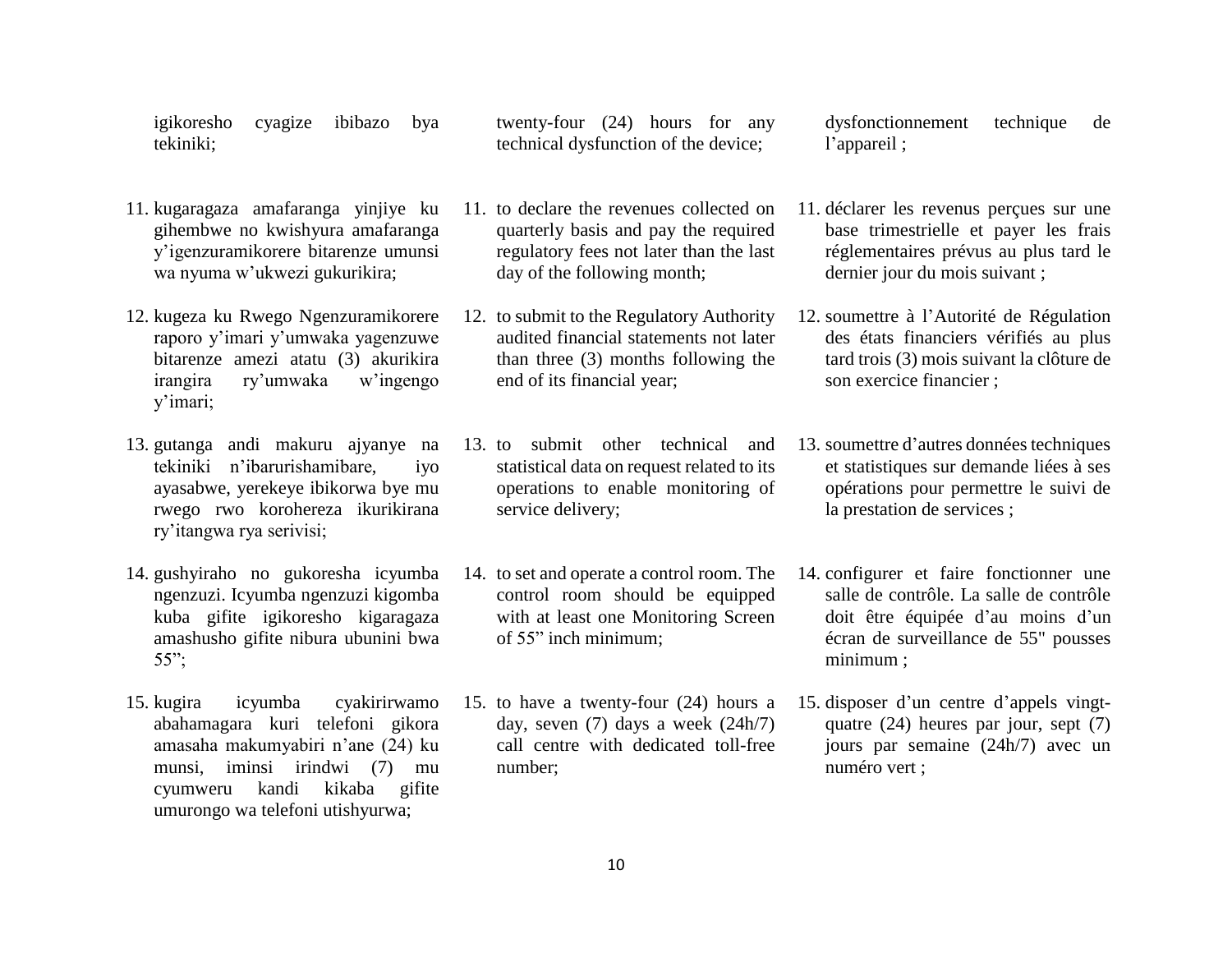- 16. guha Urwego Ngenzuramikorere uburenganzira bwo kugera ku bikoresho bye kugira ngo hagaragazwe amakuru yose asabwa;
- 17. gukora ku buryo amakuru y'abakiriya atunganywa, yoherezwa kandi akabikwa mu buryo bukurikije amategeko yerekeye kurinda amakuru n'andi mabwiriza agenga urwego;
- 18. uwahawe uruhushya akora ku buryo amakuru y'abakiriya ashyingurwa kugira ngo azakoreshwe mu igenzura no mu ikemura ry'ibibazo byavuka mu bihe biri imbere;
- 19. gukora ku buryo habaho amasezerano hagati y'utanga serivisi n'umukiriya. Ayo masezerano asuzumwa n'Urwego Ngenzuramikorere;
- 20. gukurikiza politiki, amategeko n'amabwiriza bigenga uru rwego.
- 16. to provide dashboard access to the Regulatory Authority to allow visibility on all required data;
- 17. to ensure that clients' data is processed, transferred and stored in accordance to applicable data protection laws and other relevant regulations governing the sector;
- 18. the licensee shall ensure that the clients' data is archived for regulatory purposes and handling of future complaints;
- 19. to ensure that there is a contract signed between the service provider and the client. The Contract shall be reviewed by the Regulatory Authority;
- 20. to comply with the provisions of the policies, Laws and applicable Regulations in the sector.
- 16. fournir un accès au tableau de bord à l'Autorité de Régulation pour permettre une visibilité de toutes les données requises ;
- 17. veiller à ce que les données des clients soient traitées, transférées et stockées conformément aux lois applicables en matière de protection des données et aux autres réglementations y relatives, régissant le secteur ;
- 18. le titulaire de licence veille à ce que les données des clients soient archivées à des fins réglementaires et de traitement des réclamations futures ;
- 19. veiller à ce qu'il y ait un contrat signé entre le prestataire des services et le client. Le Contrat est examiné par l'Autorité de Régulation ;
- 20. se conformer aux politiques, lois et règlements applicables dans le secteur.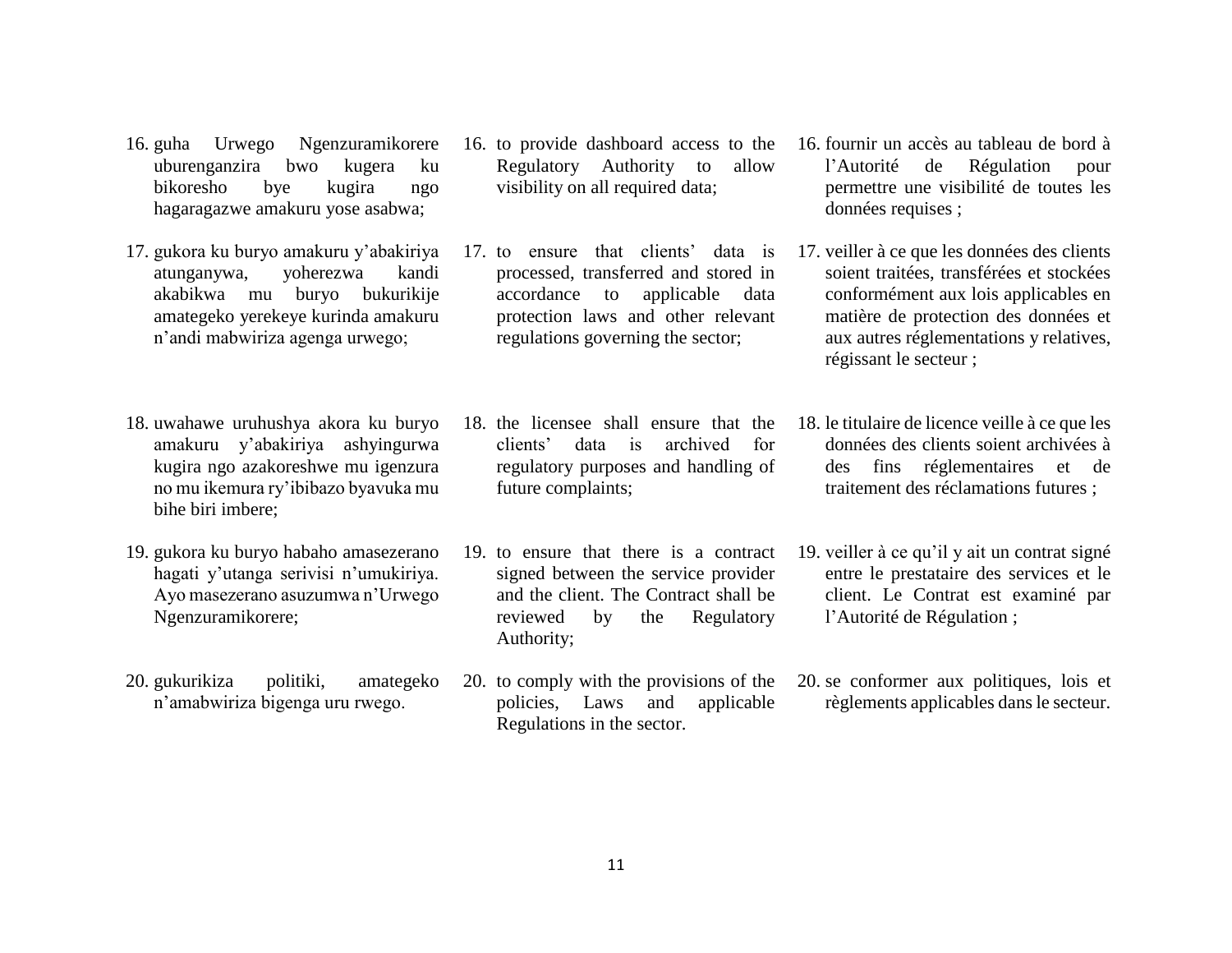| Ingingo ya 7: Imimaro y'ingenzi ya Article 7: Main functions of Intelligent<br>mubazi koranabuhanga yishyurizwaho Connected Fare Meter                                             |                                                                                                                                                                                                                                                                                                                                                                                                             | Article 7: Principales fonctions du<br>compteur tarifaire intelligent connecté                                                                                                                                                                            |
|------------------------------------------------------------------------------------------------------------------------------------------------------------------------------------|-------------------------------------------------------------------------------------------------------------------------------------------------------------------------------------------------------------------------------------------------------------------------------------------------------------------------------------------------------------------------------------------------------------|-----------------------------------------------------------------------------------------------------------------------------------------------------------------------------------------------------------------------------------------------------------|
| abagenzi<br>n'igikoresho<br>igizwe<br>cyishyurizwaho<br>abagenzi,<br>bwo gucunga amakuru. If ite imimaro ine serve four main (4) distinct functions:<br>$(4)$ y'ingenzi ikurikira: | Mubazi koranabuhanga yishyurizwaho An Intelligent Connected Fare Meter for Le compteur tarifaire intelligent connecté<br>abagenzi muri tagisi no kuri tagisi moto taxi cab and taxi motorcycle consists of<br>koranabuhanga electronic device for fare calculation, GPS<br>igikoresho Tracking Unit device and backend system<br>koranabuhanga ndangahantu n'uburyo for data management. It must be able to | pour taxi et taxi moto se compose d'un<br>dispositif électronique de calcul des tarifs,<br>d'une unité de localisation GPS et d'un<br>système backend de gestion des données. Il<br>doit pouvoir remplir quatre (4) fonctions<br>principales distinctes : |
| a) kubara<br>amafaranga<br>kwishyurwa ku rugendo rwakozwe;                                                                                                                         | agomba a) calculation of the applicable fare for<br>the journey being undertaken;                                                                                                                                                                                                                                                                                                                           | a) calcul des frais applicables au voyage<br>effectué;                                                                                                                                                                                                    |
| amafaranga<br>agomba<br>rigaragaza<br>kwishyurwa;                                                                                                                                  | b) gukora ihererekanya koranabuhanga b) performing the transaction that will<br>result in receipt of the applicable fare;                                                                                                                                                                                                                                                                                   | b) effectuer la transaction qui aura pour<br>résultat la<br>réception<br>du<br>tarif<br>applicable;                                                                                                                                                       |
| c) kubika ibikorwa<br>koranabuhanga;                                                                                                                                               | by ihererekanya c) recording the transaction;                                                                                                                                                                                                                                                                                                                                                               | c) enregistrement de la transaction;                                                                                                                                                                                                                      |
| d) gutanga amakuru yerekeye aho d) providing real-time location.<br>umuntu aherereye mu gihe nyacyo.                                                                               |                                                                                                                                                                                                                                                                                                                                                                                                             | d'informations<br>d) fourniture<br>de<br>localisation en temps réel.                                                                                                                                                                                      |
|                                                                                                                                                                                    | Urubuga rucunga amakuru na mubazi The data management platform and all La plate-forme de gestion des données et<br>koranabuhanga zose bigomba kuba byujuje installed ICFMs must fulfil technical tous les ICFM installés doivent répondre<br>ibisabwa byo mu rwego rwa tekiniki specifications as indicated in Annex I of aux spécifications techniques tel que                                             |                                                                                                                                                                                                                                                           |

règlement.

indiquées en l'annexe I du présent

12

bivubwa mu mugereka wa I w'aya this regulation*.* 

mabwiriza.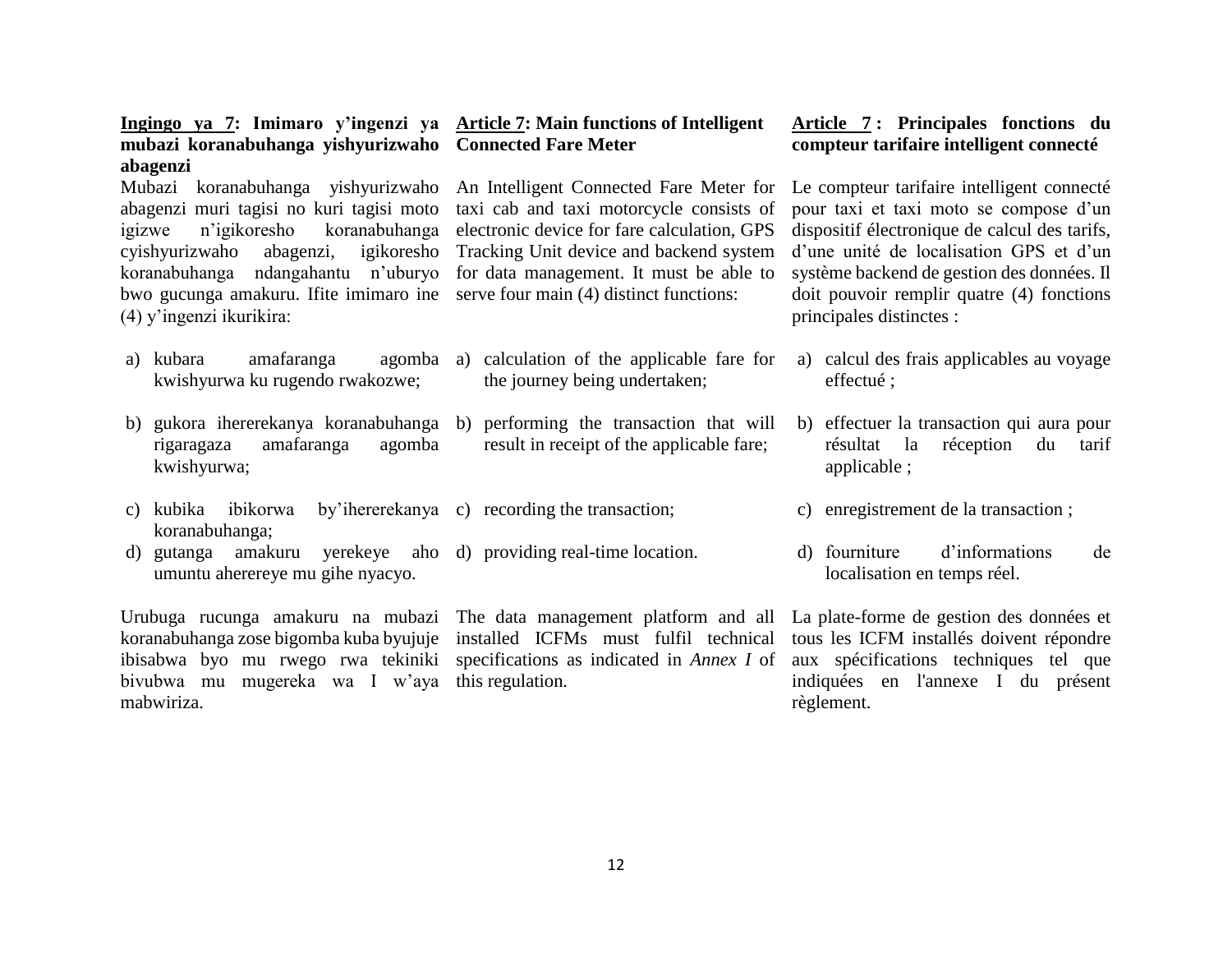#### **Ingingo ya 8: Ahantu hagenewe Article 8: Fitting and maintenance area guteranya ibikoresho no kubyitaho Article 8 : Zone de montage et d'entretien**

rusange. Aho hantu hagomba kuba hafite technicians. ibikoresho bihagije kandi bikoreshwa n'abantu babifitiye ubumenyi.

Uwahawe uruhushya agena ahantu The licensee shall ensure that there is a hagenewe guteranyiriza ibikoresho no fitting and maintenance place where the kubyitaho hakoreshwa mu kubishyira kuri motorcycle taxis or taxi cab are installed moto ikoreshwa mu gutwara abantu with the devices. The fitting and murusange no mu modoka ntoya maintenance place should be appropriately ikoreshwa mu gutwara abantu muri equipped and operated by qualified

Le titulaire de licence doit s'assurer qu'il y ait un lieu de montage et d'entretien où les appareils sont installés dans les taxis motos ou taxis-voitures. Le lieu de montage et de maintenance doit être équipé de manière appropriée et opérés par des techniciens qualifiés.

**Article 9 : Approbation du nouveau** 

Le titulaire de licence doit s'assurer que chaque nouveau stock est approuvé par

### **Ingingo ya 9: Iyemezwa ry'ububiko Article 9: New stock approval bushya**

n'Urwego Ngenzuramikorere.

Uwahawe uruhushya agomba gukora ku The licensee has to ensure that each new buryo buri bubiko bushya bwemezwa stock is approved by the Regulatory Authority.

# l'Autorité de Régulation.

**stock**

#### **UMUTWE WA III: AMAKOSA CHAPTER III: FAULTS AND N'IHAZABU BYO MU RWEGO ADMINISTRATIVE FINES RW'UBUTEGETSI CHAPITRE III : FAUTES ET AMENDES ADMINISTRATIVES**

#### **Ingingo ya 10: Ihazabu yo mu rwego Article 10: Administrative fines rw'ubutegetsi Article 10 : Amendes administratives**

Uwahawe uruhushya wese utubahirije ibiteganywa n'aya mabwiriza ahanishwa ihazabu yo mu rwego rw'ubutegetsi ivugwa mu mugereka II w'aya mabwiriza. Ku bihano bijyanye n'igenzura ry'imikorere bitari amafaranga,

Any licensee who contravenes the provisions of this regulation is liable to an administrative fine as provided in *Annex II* of this Regulation. For non-monetary regulatory sanctions, the Regulation

Tout titulaire de licence qui contrevient aux dispositions du présent règlement est passible d'une amende administrative prévue en annexe II du présent règlement. Pour les sanctions réglementaires non

monétaires, le règlement régissant l'octroi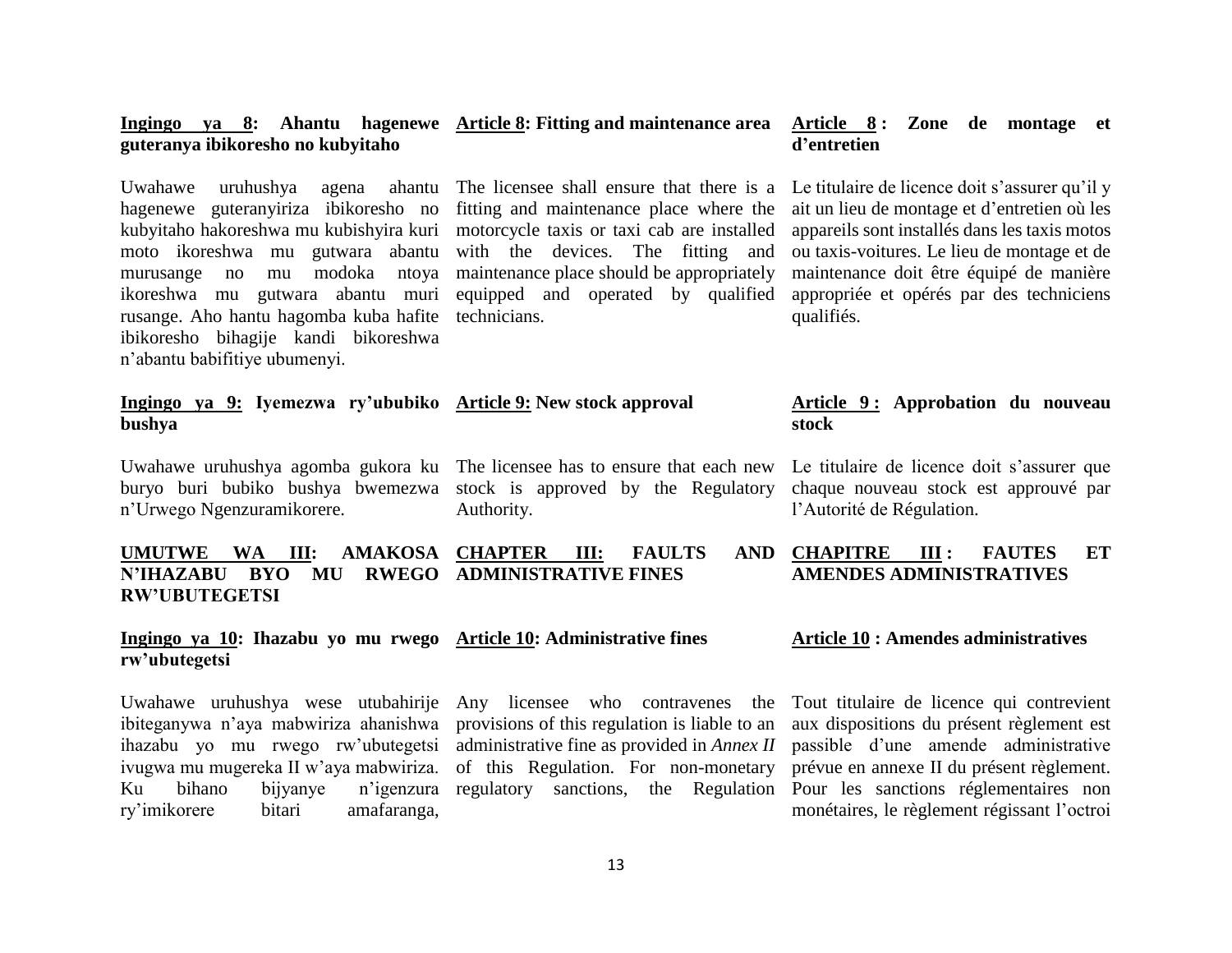hakurikizwa amabwiriza agenga itangwa ry'impushya mu koranabuhanga. licensing in Electronic des itumanaho Communication shall be applicable.

licences en communication électronique s'applique.

#### **UMUTWE WA IV: INGINGO ZISOZA CHAPTER IV: FINAL PROVISIONS CHAPITRE IV : DISPOSITIONS FINALES**

### **Ingingo ya 11: Igihe cy'inzibacyuho**

Abasaba impushya bose bagomba All applicants shall comply with this kubahiriza aya mabwiriza nyuma yo regulation after its signature. The existing gushyirwaho umukono. Abasanzwe bafite impushya bafite inshingano in their licenses shall have a period of one zidateganyijwe mu mpushya zabo, bahawe umwaka umwe (1) kugira ngo bakurikize obligations. izo nshingano nshya.

## **Ingingo ya 12: Ivanwaho ry'ingingo zinyuranyije n'aya mabwiriza**

Ingingo zose z'amabwiriza abanziriza aya All prior provisions relating to service amafaranga y'urugendo zinyuranyije na yo, zivanyweho.

### **Article 11: Transitional period**

licensee with new obligations not provided (1) year to comply with those new

# **Article 12: Repealing provision**

zerekeye itangwa rya serivisi za mubazi provision of Intelligent Connected Fare kandi are hereby repealed.

### **Article 11 : Période transitoire**

Tous les demandeurs doivent se conformer au présent règlement après sa signature. Les titulaires de licences existants ayant de nouvelles obligations non prévues par leurs licences disposent d'un (1) an pour se conformer à ces nouvelles obligations.

### **Article 12 : Disposition abrogatoire**

zikoresha ikoranabuhanga mu kubara Meter services contrary to this Regulation compteur tarifaire intelligent connecté les dispositions antérieures relatives à la prestation des services de contraires au présent règlement sont abrogées.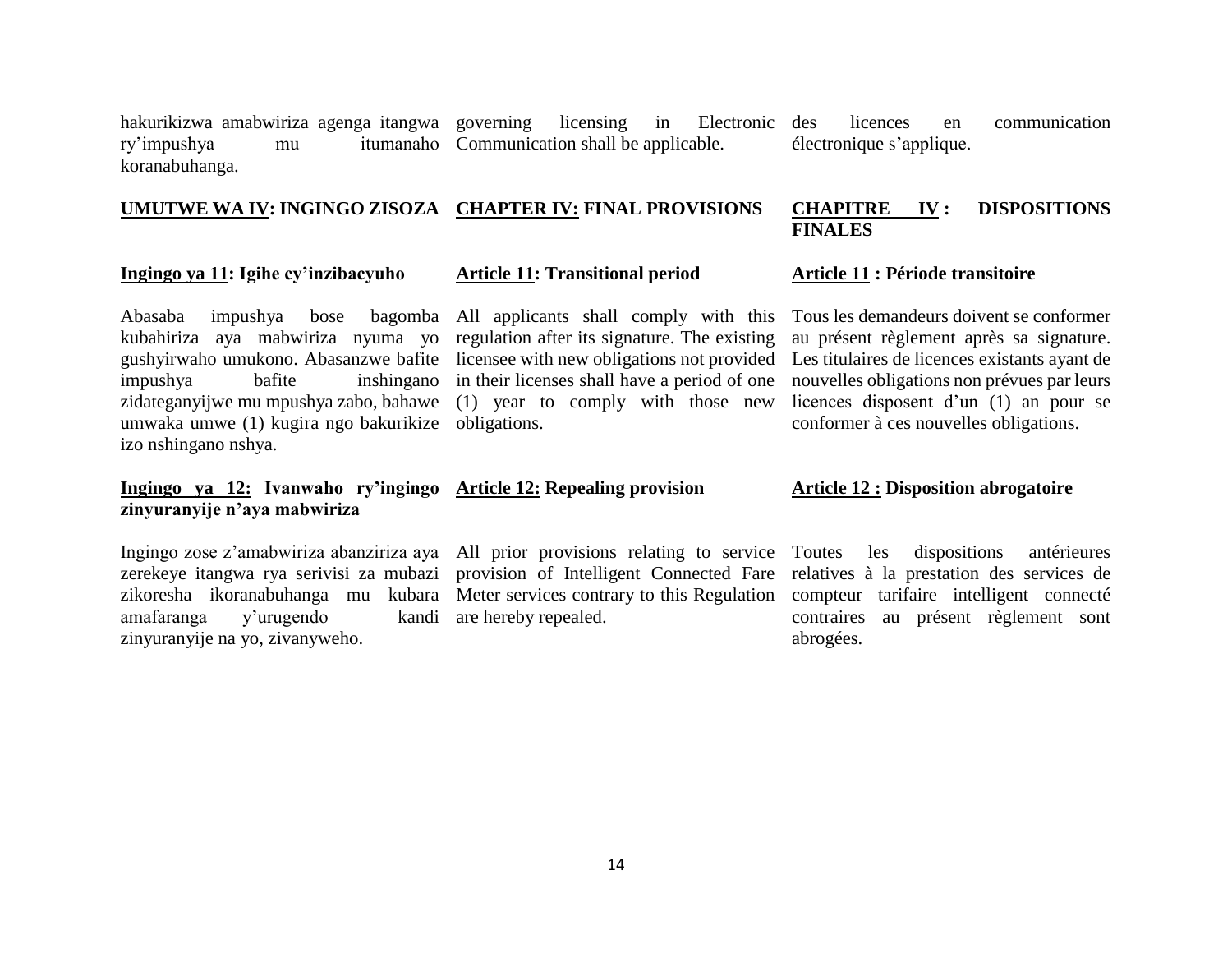| Ingingo ya 13: Igihe aya mabwiriza Article 13: Commencement<br>atangira gukurikizwa |                                                                                                                                                                                                     | Article 13 : Entrée en vigueur                                     |
|-------------------------------------------------------------------------------------|-----------------------------------------------------------------------------------------------------------------------------------------------------------------------------------------------------|--------------------------------------------------------------------|
| Aya mabwiriza atangira gukurikizwa ku<br>w'Inama Ngenzuramikorere.                  | This Regulation shall come into force on Le présent règlement entre en vigueur le<br>munsi ashyiriweho umukono na Perezida the date of its signature by the Chairperson<br>of the Regulatory Board. | jour de sa signature par le président du<br>Conseil de Régulation. |
| Kigali, ku wa 27/9/2021;                                                            | Kigali, on 27/9/2021;                                                                                                                                                                               | Kigali, le 27/9/2021;                                              |
| $(s\acute{e})$                                                                      | (sé)                                                                                                                                                                                                | $(s\acute{e})$                                                     |
| Dr Ignace GATARE                                                                    | Dr Ignace GATARE                                                                                                                                                                                    | Dr Ignace GATARE                                                   |

**Chairperson of the Regulatory Board**

**Président du Conseil de Régulation**

**Perezida w'Inama Ngenzuramikorere**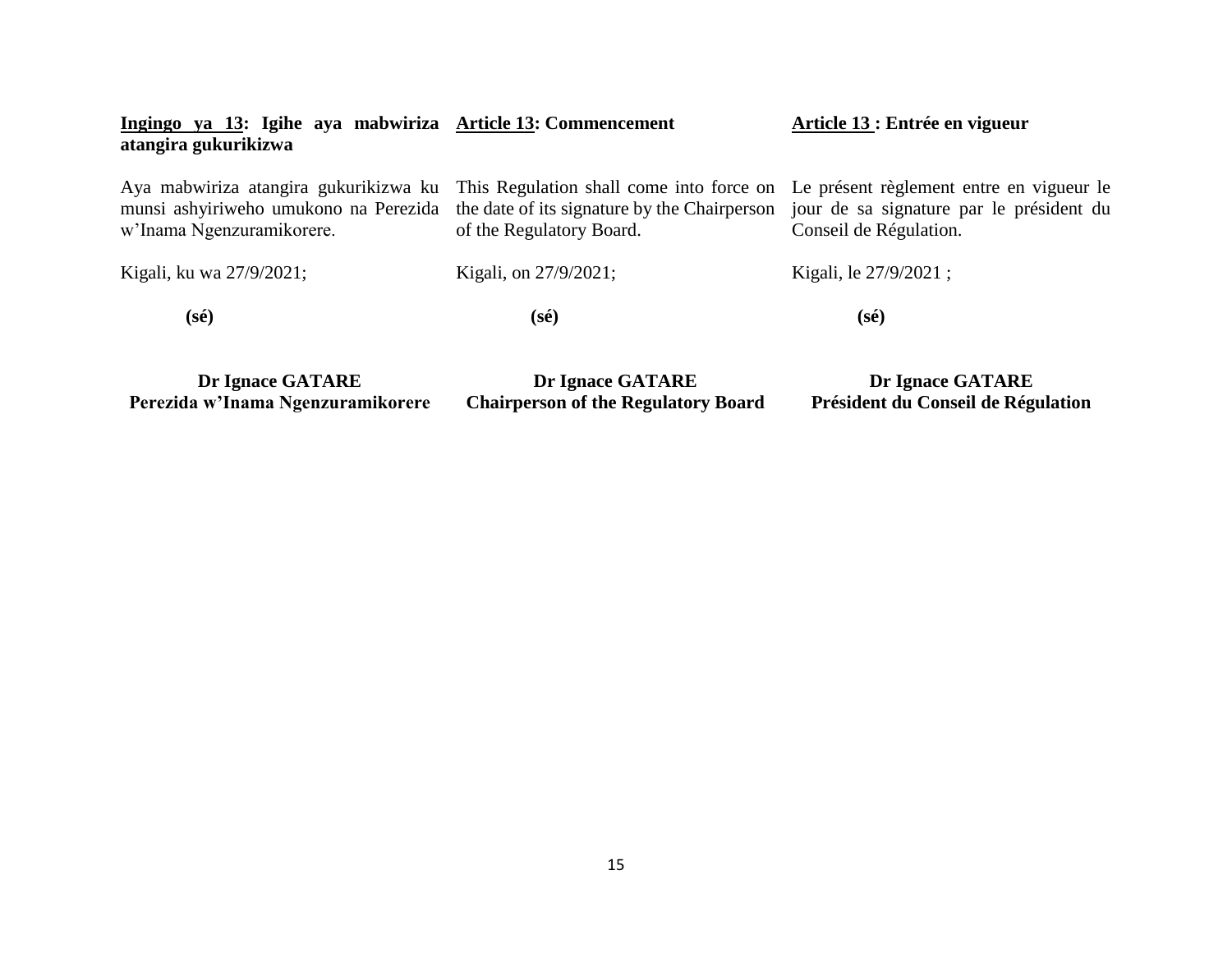# **ANNEX I: TECHNICAL SPECIFICATIONS OF INTELLIGENT CONNECTED FARE METER**

# *Hardware Requirements:*

# **Intelligent Connected Fare Meter**

- Rugged Device with IP68 rating to withstand harsh outdoor environment.
- Large display of at least 4.5 inches to ensure that Passenger is able to view the fare details clearly even in bright sunlight condition.
- High speed internet (4G/3G) connectivity to the backend.
- NFC support to accept cashless payment using NFC tags/Cards.
- Sensors Accelerometer, GPS Receiver.
- High capacity rechargeable battery (at least 4000 mAh).
- Meter outdoor box to withstand vibrations and harsh outdoor environment.

# **GPS Device**

- Small, lightweight with IP65 rating (Dust and weather proof).
- GPS with location accuracy  $< 10$  meters.
- 3G/2G connectivity.
- Internal battery backup.
- Tracking capabilities

### *Software Features*

# **Security and Safety Features**

- Dedicated Device for Metering Application running only software provided by the Licensee and approved by the Regulator.
- Dedicated device should be locked in way that it is not be possible to install other software, to prevent malware, viruses or fake metering applications.
- A secure login method for each driver.
- Secure SSL communication to the backend.
- Auto logout after a predefined period (configurable).
- Real time location tracking of device even when the driver is logged off.
- Over speed warning to drivers through audio-visual indicator.
- SOS option for driver to send notification to designated numbers by RURA in case of any emergency.
- Real time display of notifications sent to the device by the backend.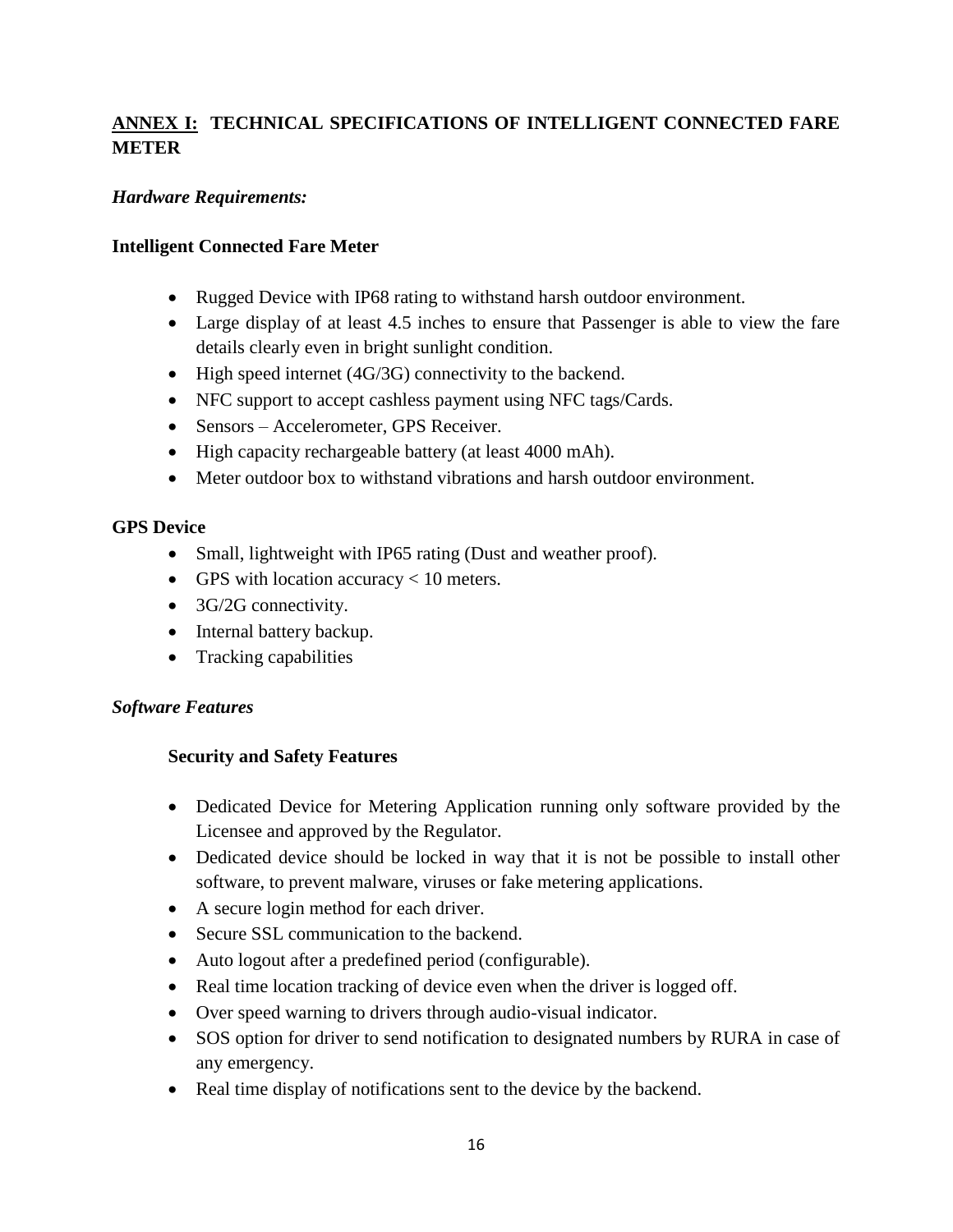Geo-fencing capabilities.

# **General Features**

- Driver must be able to enter/select Bike Plate Number prior to using the Device.
- Device must display Distance, duration and Fare on the screen in real-time.
- Device must display location on screen using digital map.
- Device must display detailed information at the end of each trip, which will include:
	- o Unique Reference number for every Trip;
	- o Fare amount with breakup of fare;
	- o Start and End Location, distance, duration etc.
- Passengers must be able to pay with NFC cards, Digital Wallets, mobile payment.
- Device must be able to begin/end trips without internet connection.
- Cashless payment be possible without internet connection.
- Device must display trip history, account and earnings on the screen.
- Device must support multiple language. Kinyarwanda is compulsory.
- It should be possible to dynamically upgrade the Fare Table over the air.
- It should be possible to upgrade the software Over the Air.

# **Centralized Management & Monitoring Module Features**

- Secure SSL Communication (HTTPS) between all the fare meters and backend.
- Secure Web Portal for Management and Monitoring of the System.
- **Data Protection** All the trip data must be stored in secure Database Management System which is ACID (Atomicity, Consistency, Isolation and Durability) Compliant. The system must ensure that there is no loss of data in case of any hardware/software failure.
- **System Interoperability** The Platform to be licensed shall have a capacity to connect and communicate with other platform providing similar services for payment.
- **Trip Data** All Trip data from both smart meters and GPS Tracking Unit must be stored for a minimum period of two (2) years with complete details such as Date, Time, Duration, Route, Fare, Driver ID, Plate No. and Payment ID etc. However, the data removed from operational system must be archived for a minimum period of ten (10) years. It should be possible to retrieve details of any trip on demand.
- **Electronic Dossier of Drivers** The licensee must validate and store Motorcycle Driver data as a part of the registration process, such as: Name, Nation ID number, Photograph, Address and Registered Mobile Number, Emergency Contact etc. This information is stored in the central database for reporting and audit purposes.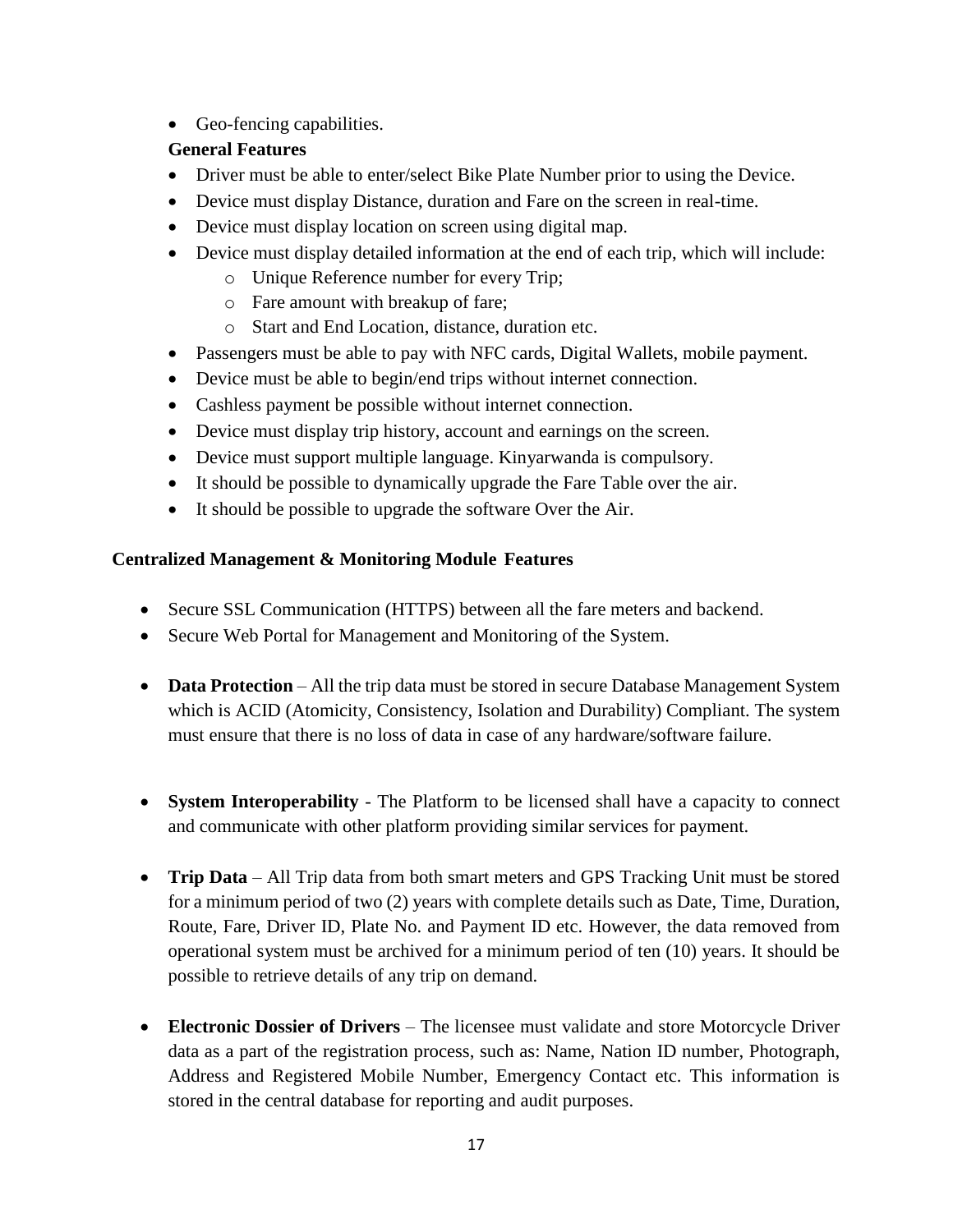- **Data Visibility** The platform provides secure web-based access to authorized users to monitor the entire systems performance and analyse the captured big data through a GUIbased interface and MIS reports. The following information must be made available through secure web interface:
	- **Dashboard must be able to display:**
	- Total Trips, Total Distance, Online Drivers;
	- Trip History Day-wise trip data, Driver-wise trip data, Trip Route;
	- Earning, Outstanding, and Payable Summary;
	- Search Trips Trip ID, Driver Code, Date Range etc.
	- Driver Profile Activity Profile and Safety Profile.
- **Notification mechanisms** The backend must be able to send notifications to all or selected drivers. The Regulatory Authority may request licensee to send notification to all drivers in case of any emergency situation and licensee will be obliged to do that in the interest of national safety and security.
- **Digital Payments -** The backend must connect to digital payment providers over secure VPN only. The licensee must have signed agreement with all the supported third party Digital Payment providers.
- **Redundancy** to ensure availability of the services and business continuity, critical components should be duplicated

Seen to be attached on Regulation N°15/R/CR-CSI/RURA/2021 of 27/9/2021 governing the **operation of Intelligent Connected Fare Meter in Rwanda** 

**Kigali, on 27/9/2021**

 **(sé)**

**Dr Ignace GATARE Chairperson of the Regulatory Board**